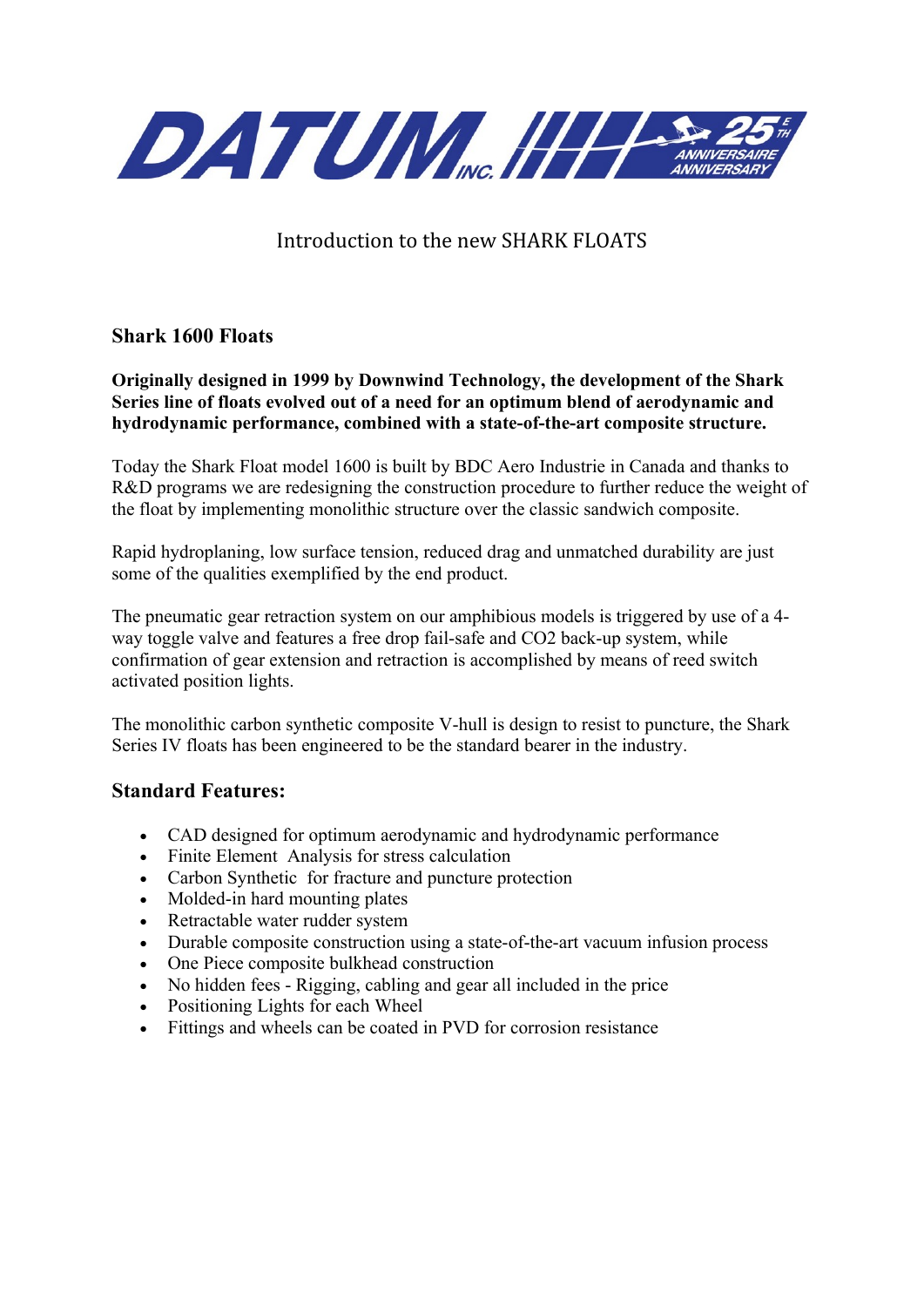#### **Tech Data:**

| <b>Model</b>             | <b>A/C MTOW</b> | Configuration                            | Weight      |
|--------------------------|-----------------|------------------------------------------|-------------|
| $1600S-IV$               | $1430$ lbs      | Straight Floats                          | $ 165 $ lbs |
| $ 1600Q-IV $ $ 1430$ lbs |                 | Quad Gear Amphibious Floats - Series III | $200$ lbs   |

# **Float Specifications:**

- $\bullet$  Length: 193"
- Widest Width: 27"
- Depth  $(a)$  step: 19"
- Maximum Flotation: 1710 lbs per float
- Construction Material: Composite Monolithic Carbon Synthetic Laminate
- Rigging Construction: Aluminum, Chrome-Moly, Stainless Steel Cable
- Gear Actuation: 12 V DC, Pneumatic
- Rudder Retraction: Manual
- Manufacturing Specification ASTM F2245-07A.X5 (Tested to 9.2 G)

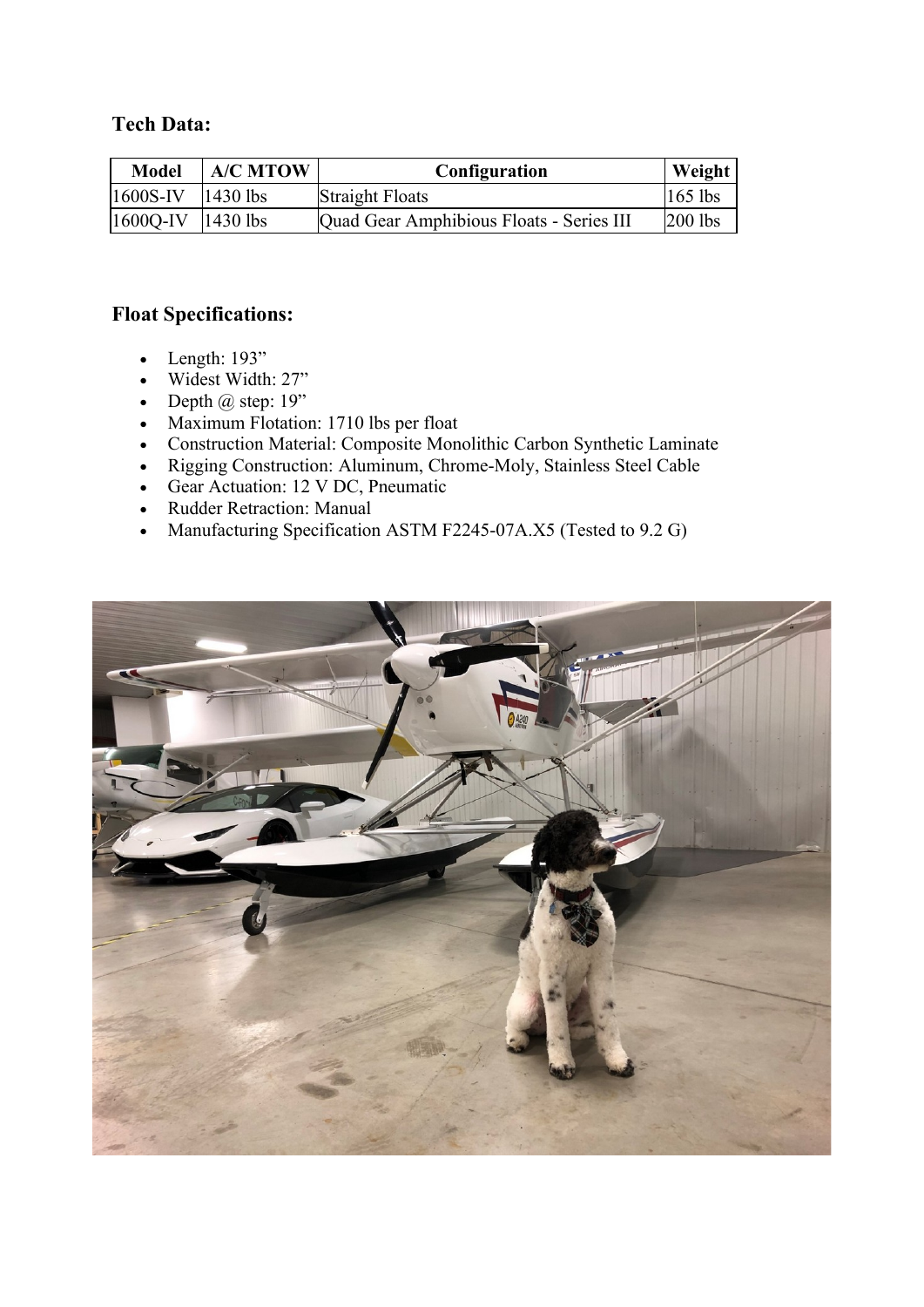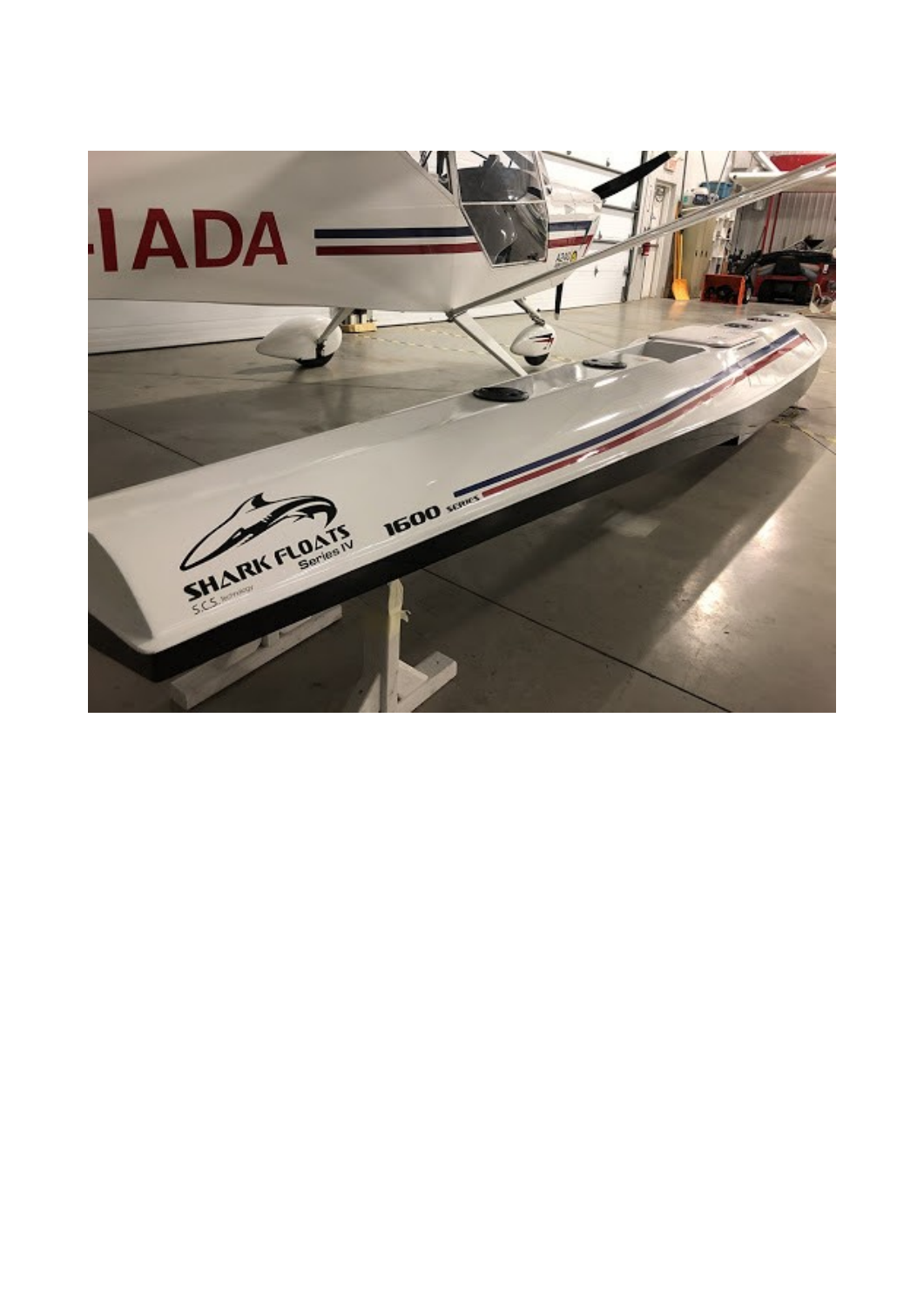